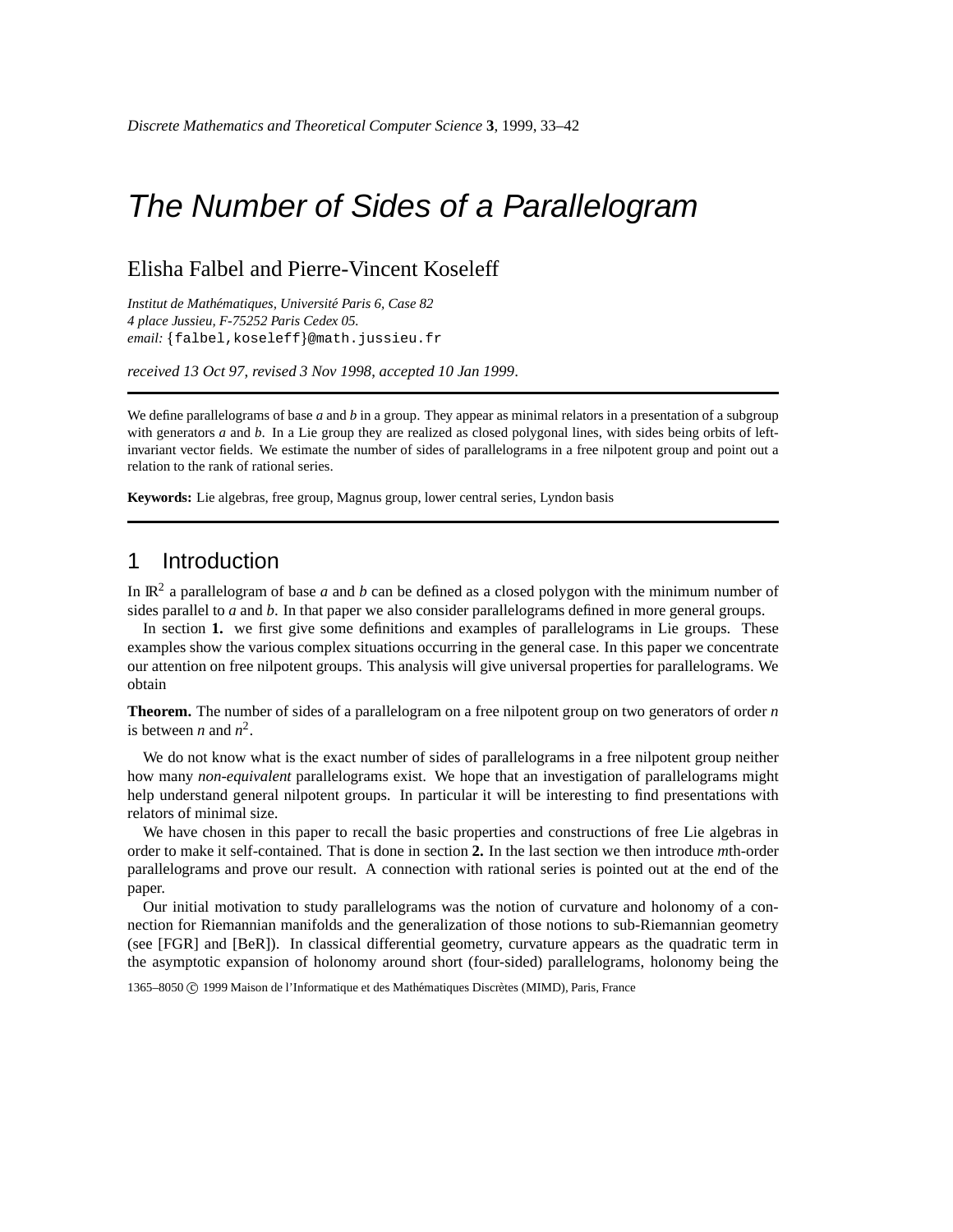measure of the difference of the vector field by parallel translation around a closed loop. In the case of sub-Riemannian manifolds, the tangent space is naturally a nilpotent group ([BeR]) and the holonomy associated to it will be calculated using *parallelograms* with many sides. The analog of sectional curvatures should be the holonomy associated to different parallelograms.

Another motivation is the approximation of a given element of the group by elements of a given subgroup. This occur for example in the search of symplectic integrators (see [K, Su]) that give numerical schemes for long-time integration of hamiltonian systems. Namely we try to approximate  $\exp(x + y)$  by a product of  $exp(x)$  and  $exp(y)$ . In this frame, minimal length of *m*th-order approximants are bounded by approximately 2 *m*.

# Acknowledgements

Authors would like to thank G. Duchamp for fruitful discussions and many helpful comments. He did focus our attention to the theory of noncommutative series. The first author would like to thank FAPESP (Fundação de Amparo à Pesquisa do Estado de São Paulo) for financial support and the *Institut de Mathématiques (UMR 7586)* for its kind support.

# 2 Definitions and examples

**Definition 2.1** A segment in a Lie group is a curve obtained by following the orbit of left-invariant vector field. It has initial and end points. Two segments are parallel if they are orbits of two dependent left*invariant vector fields.*

**Definition 2.2** *A* polygonal line *in a Lie group is a curve obtained by concatenation of segments, two* consecutive segments being not parallel. This is a sequence of segments where the end point of one of *them coincides with the initial point of its successor. Each segment is called a* side*.*

Observe that once we have fixed a left invariant vector field *X*, a side is of the form  $\gamma(t) = x_0 \exp(t \lambda X)$ . where  $0 \lt t \lt 1$ . In that case we call  $|\lambda|$  the *length* of the side.  $\gamma(0)$  is its initial point and  $\gamma(1)$  its end point.

**Definition 2.3** A polygon in a Lie group is a closed polygonal line. Its length is the sum of its sides *lengths.*

**Definition 2.4** A parallelogram of base  $X$  and  $Y$  in a Lie group is a polygon with sides of integer length, *obtained from the two given left-invariant vector fields X andY with minimum length. Two parallelograms are* equivalent *if there exists a group isomorphism which maps one parallelogram onto the other.*

In order to describe explicitly a polygonal line with *n* sides, let  $\mathcal{F} = \{X_\alpha\}$  be a family of linearly independent vectors in the Lie algebra **g** of the Lie group *G*. Fix  $x_0 = 1 \in G$ . We write  $\gamma_i(t) = x_{i-1} \exp(t\lambda_i X_{\alpha_i})$ for  $x_j = x_{j-1} \exp(\lambda_j X_{\alpha_j})$ ,  $0 \le t \le 1$  and  $1 \le j \le n$ . Here we require that  $X_{\alpha_j}$  and  $X_{\alpha_{j+1}}$  are independent. Denote by  $P(\lambda_1 X_{\alpha_1},..., \lambda X_{\alpha_n})$  the polygonal line defined in this way.

**Example 2.1** Consider the abelian Lie group  $\mathbb{R}^n$ . A parallelogram in that group is clearly a parallelogram*.*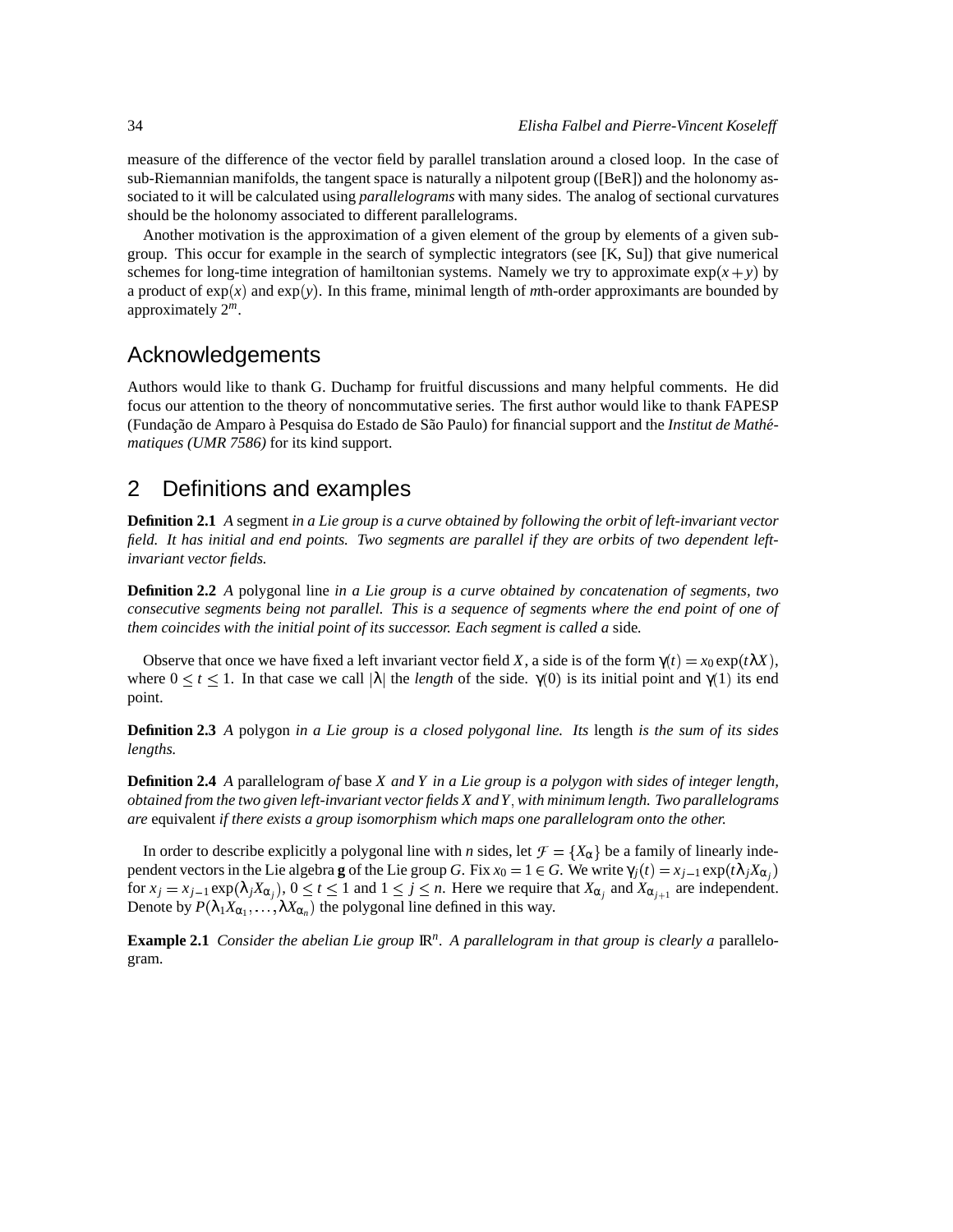*The Number of Sides of a Parallelogram* 35

**Example 2.2** Consider the Heisenberg group  $H^3$  with Lie algebra generated by X, Y, Z, with  $[X, Y] = Z$ , *all other brackets being null. One can verify, using the Campbell-Hausdorff formula that both*

$$
P_8(X,Y) = P(X,Y,-X,-2Y,-X,Y,X) \text{ and } P'_8(X,Y) = P(X,Y,-X,-Y,-X,Y,X,Y)
$$

are parallelograms. They are not equivalent as  $P_8$  has at least one side of length two. On the other hand *starting with X Z we get a parallelogram of 4 sides.*

**Example 2.3** Let  $L^4$  be a free nilpotent group of order 4, generated by X and Y. We can verify that  $P(X, Y, -2X, -Y, X, Y, X, -Y, -2X, Y, X, -Y)$  is a parallelogram. It has length 14. An interesting question *would be to know all non-equivalent parallelograms.*

**Example 2.4** If the group generated by  $exp(X)$  and  $exp(Y)$  is free, then there is no parallelogram of base *X andY.*

We thank the referee for pointing out the two following examples.

**Example 2.5** As a result of a theorem by SANOV ([Sa]), for  $X^+ = \begin{pmatrix} 0 & 1 \\ 0 & 0 \end{pmatrix}$  and  $\begin{pmatrix} 0 & 1 \\ 0 & 0 \end{pmatrix}$  and  $X^- = \begin{pmatrix} 0 & 0 \\ 1 & 0 \end{pmatrix}$ , the  $\begin{pmatrix} 0 & 0 \\ 1 & 0 \end{pmatrix}$ , the group  $G = <\exp(2X^+)$ ,  $\exp(2X^-) >$  is free (see also [LS]), so there exist no parallelogram of base  $2X^+$ and  $2X^-$  . Moreover it is straightforward that  $P = (\exp(X^+) \exp(-X^-))^6 = 1$  is a parallelogram of length *12 with base*  $X^+$  *and*  $X^-$ .

We could have given a more general definition of a parallelogram in an arbitrary group. Let *a* and *b* be two elements on a group *G* and  $G \lt a, b$  be the subgroup generated by  $a, b$ . Consider the set of all relators, i. e., the set of words in  $a, b, a^{-1}, b^{-1}$  which are the identity in *G*. One should consider only reduced words in the sense that if  $a$  is of order  $n$  and  $a^n$  appears in a word, one should substitute the identity for  $a^n$ . The same for *b*. A *parallelogram* of base  $a, b$  is a reduced relator (in the above sense) of minimal length with letters  $a, b, a^{-1}, b^{-1}$ . Of course if  $G \le a, b >$  is free in  $a, b$  there is no parallelogram.

**Example 2.6** *In the case of the symmetric group*

$$
\mathbf{S}_3=<\sigma_1,\sigma_2;\,\sigma_i^2=1,\sigma_1\sigma_2\sigma_1=\sigma_2\sigma_1\sigma_2>
$$

one can verify that a minimal relator with base  $\sigma_1,\sigma_2$  is  $(\sigma_1\sigma_2)^3$  of length 6. On the other hand we have *also*

$$
\mathbf{S}_3=<\sigma_1,\sigma_3=\sigma_2\sigma_1;\ \sigma_1^2=1,\sigma_3^3=1,\sigma_1\sigma_3=\sigma_3\sigma_1>
$$

*that has a minimal relator of length 4.*

In the case of Lie groups we would like to define *infinitesimal parallelograms*, that is parallelograms which remain the same in form when their sides are changed by a conformal factor. They will not exist in general but in the case of graded nilpotent groups their existence is assured.

**Example 2.7** Consider the Lie group with Lie algebra generated by X, Y with  $[X, Y] = X$ . Then we can *construct a parallelogram which is not infinitesimal. Observe that*

$$
\exp(tY)\exp(uX)\exp(-tY) = \exp(u\exp(-t)X)).
$$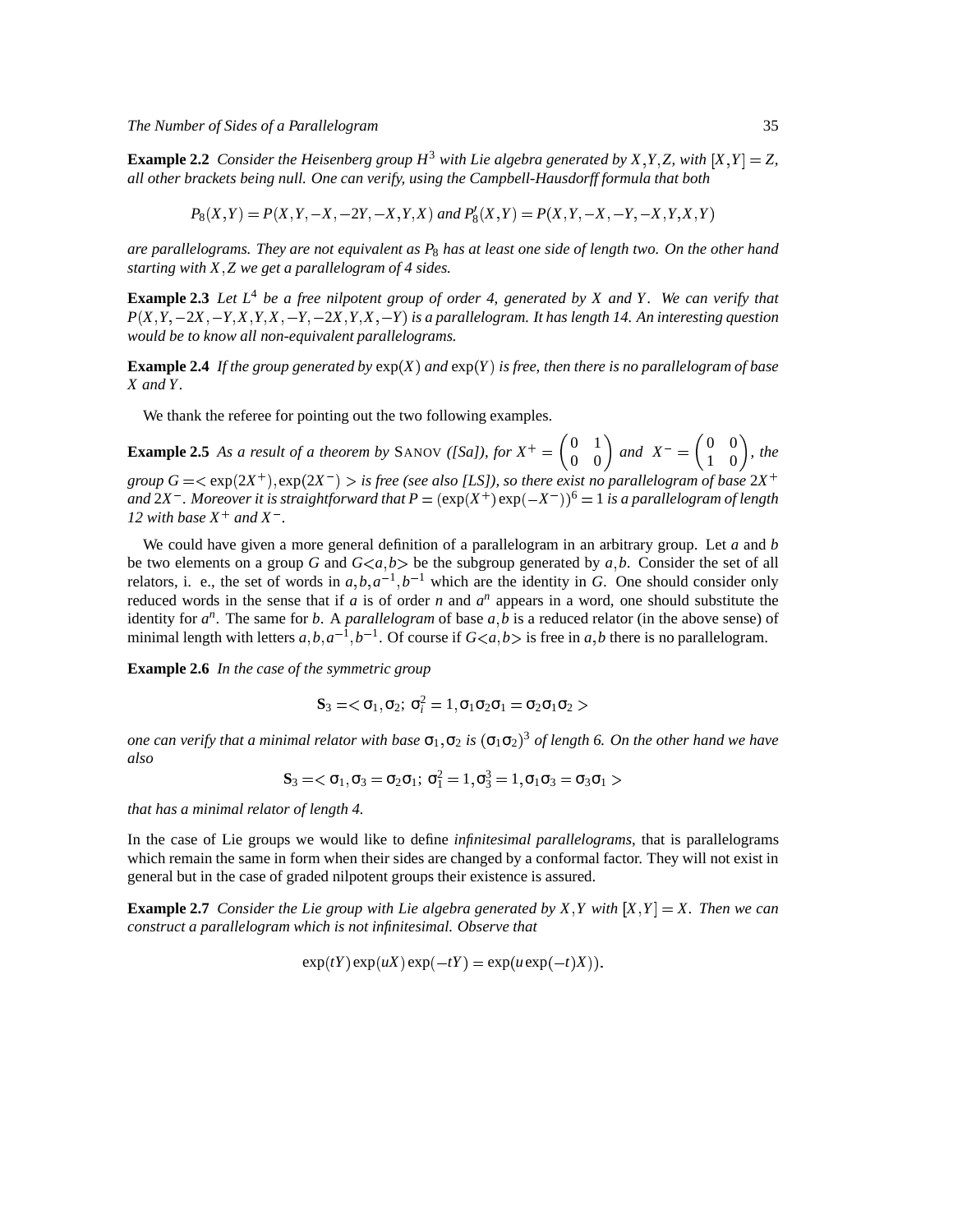So if  $t = -\ln 2$  and  $u = 1$ , we have  $\exp(tY) \exp(uX) \exp(-tY) \exp(-u \exp(-t)X) = 1$ . That is a parallelogram of length 5 with base  $\ln 2 Y$  and X. It is clear that if we change the sides by a conformal factor *this will no longer be a parallelogram. More generally, a polygon is a product*

 $\exp(c_1 Y) \exp(d_1 X) \cdots \exp(c_n X) \exp(d_n Y)$ 

*such that*  $\sum_i (\sum_{j \leq i} c_j)$   $\exp(-d_i) = 0$ . *The previous equation has clearly no integer solutions.* 

**Example 2.8** Let us consider in  $\mathbb{R}^2$ ,  $X = \partial_x$  and  $Y = f(x)\partial_y$  for a given analytic function f. The Lie algebra  $L(X,Y)$  is in general infinite dimensional as  $(\text{ad } X)^n Y = f^{(n)}(x) \partial_y$  and is spanned, as vector space by X and  $\{(\text{ad }X)^nY\}$ . By noticing that  $\exp(\lambda \text{ad }X)Y = f(x + \lambda)\partial_y$ , we deduce that

 $\exp(tX) \exp(uY) \exp(-tX) = \exp(u f(x + t) \partial_y)$ 

*so*

$$
\exp(X)\exp(Y)\exp(-X)\exp(Y)\exp(X)\exp(-Y)\exp(-X)\exp(-Y) =
$$
  
 
$$
\exp(f(x+1)\partial_y)\exp(f(x)\partial_y)\exp(-f(x+1)\partial_y)\exp(-f(x)\partial_y) = 1.
$$

*This gives a parallelogram of length 8.*

### 3 Magnus Groups and Algebras

Let us first introduce some notations and recall some results about free groups, free associative algebras and free Lie algebras. All these results can be found in ([B, La, R]).

Let *X* be a set (alphabet). We denote by  $X^*$  the free monoid generated by X, that is, the set of words including the empty word denoted by 1, with concatenation as a product.  $X^*$  is totally ordered by the lexicographic order. The free magma  $M(X)$  is the set of words with parentheses, generated by  $X$  and  $A(X)$  denotes the free associative algebra, that is to say the Q-algebra of  $X^*$ . An element *P* in  $A(X)$  will be written  $\sum_{w \in X^*} (P, w) w$ .

We denote by  $L(X)$  the free Lie algebra on A. It is the quotient of the Q-algebra of  $M(X)$  by the ideal generated by the elements  $(u, u)$  and  $(u, (v, w)) + (v, (w, u)) + (w, (u, v))$ . The associative algebra  $A(X)$ may be identified to the enveloping algebra of  $L(X)$  by considering  $[v, w] = vw - wv$ . We denote by ad x the map  $y \mapsto [x, y]$ .

The free group generated by *X* is denoted by  $F(X)$ .

### 3.1 Gradations

The sets  $L(X)$ ,  $F(X)$  so as  $A(X)$  are graded by

— the length (the unique homomorphism that extends the function  $x \mapsto 1$  on *X*). For  $x \in X^*$  (resp.  $F(X), M(X)$  |x| denotes the length.  $L_n(X)$  (resp.  $A_n(X)$ ) is the submodule generated by monomials of length *n*.

— the multi-degree which is the unique homomorphism from  $X^*$  (resp.  $F(X), M(X)$ ) onto  $\mathbb{N}^{(X)}$  that extends  $x \mapsto \mathbb{I}_x$ . For a given  $\alpha$  in  $\mathbb{N}^{(X)}$ ,  $L^{\alpha}(X)$  (resp.  $A^{\alpha}(X)$ ) denotes the submodule generated by monomials of degree  $\alpha$ .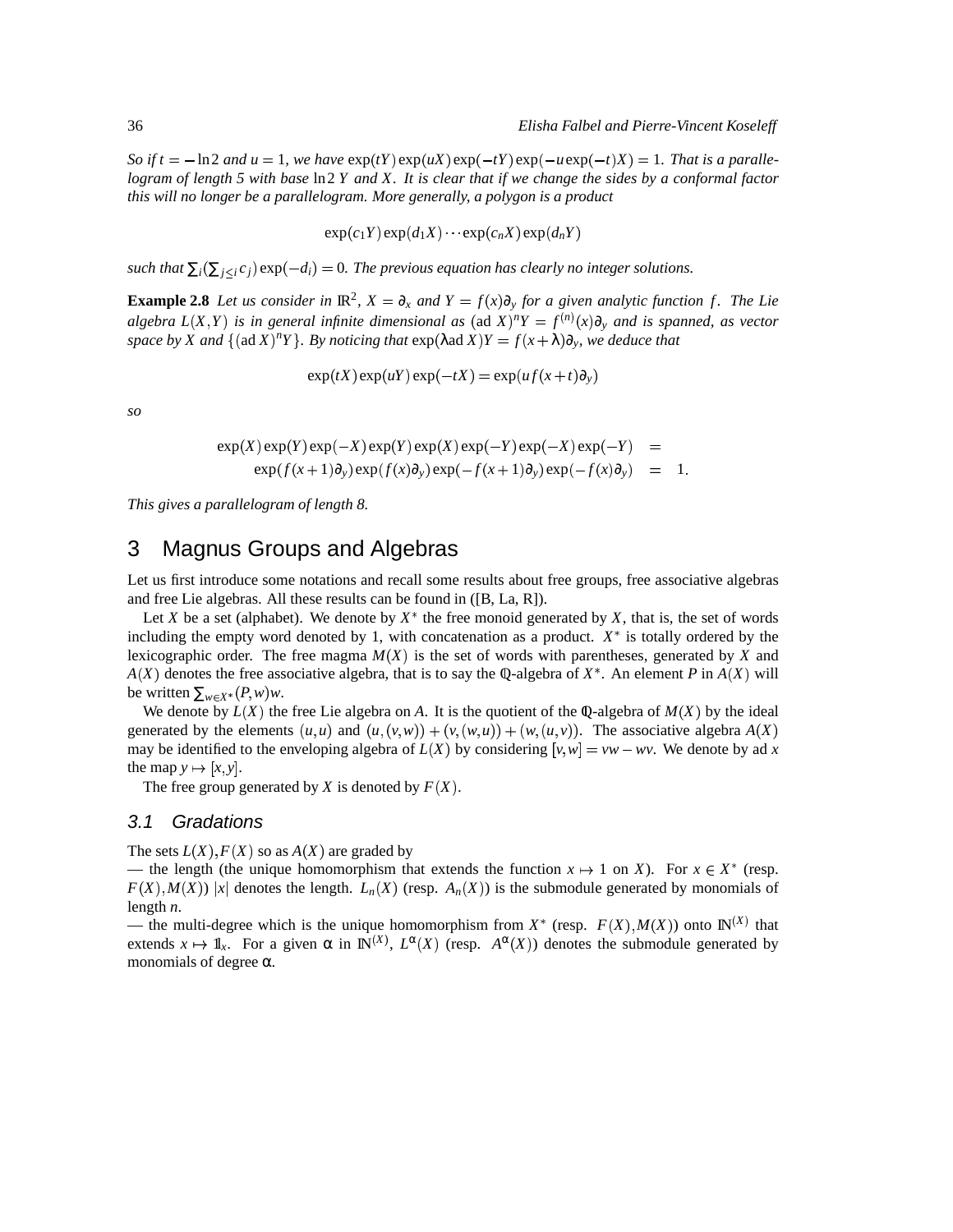**Definition 3.1** Let  $A, B$  be subgroups of a group C. We denote by  $(A, B)$  the set of all commutators  $(a,b)=aba^{-1}b^{-1}$ . Starting with  $F_{\geq 1}(X)=F(X)$  and defining  $F_{\geq n}(X)=(F_{\geq 1}(X), F_{\geq n-1}(X))$ , we get the *so-called* lower central series*.*

As a consequence, we have  $(F_{\ge n}(X), F_{\ge m}(X)) \subset F_{\ge n+m}(X)$  and  $F(X)/F_{\ge n}(X)$  is an abelian group.

#### 3.2 Formal series

We define  $\hat{L}(X)$  and  $\hat{A}(X)$  as  $\hat{L}(X) = \prod_{n>0} L_n(X) \hat{A}(X) = \prod_{n>0} A_n(X)$ . We will write  $x \in \hat{L}(X)$  (resp.  $\hat{A}(X)$  as a series  $\sum_{n>0} x_n$ .  $\hat{L}(X)$  so as  $\hat{A}(X)$  are algebras with multiplications law

$$
(xy)_n = \sum_{p+q=n} x_p y_q, \ ([x, y])_n = \sum_{p+q=n} [x_p, y_q]. \tag{1}
$$

We will also use  $\hat{L}_{\geq p}(X) = \prod_{n>p} L_n(X) \hat{A}_{\geq p}(X) = \prod_{n>p} A_n(X)$ . The set  $\Gamma(X) = 1 + \hat{A}_{\geq 1}(X)$  is called the *Magnus group*. It is a subgroup of the invertible elements of  $\hat{A}(X)$ . One defines the exponential and the logarithm as

$$
\exp: \hat{A}_{\geq 1}(X) \rightarrow \Gamma(X) \qquad \text{log}: \Gamma(X) \rightarrow \hat{A}_{\geq 1}(X) \qquad \qquad x \rightarrow \sum_{n\geq 0} \frac{x^n}{n!}, \qquad x \rightarrow -\sum_{n\geq 1} \frac{(1-x)^n}{n}.
$$

They are mutually reciprocal functions and we have (see  $[B, Ch, H, \S 5]$ ) the

**Theorem 3.1** (Campbell-Hausdorff) *For*  $x, y \in \hat{L}_{\geq 1}(X)$ ,

$$
H(x, y) = \log [\exp(x) \exp(y)] \in \hat{L}_{\ge 1}(X). \tag{2}
$$

Denoting by  $\hat{E}_{>n}(X) = \exp(\hat{L}_{>n}(X))$ , we get

**Corollary 3.1** *The set*  $\hat{E}_{\geq 1}(X) = \exp(\hat{L}_{\geq 1}(X)) \subset \Gamma(X)$  *is a group.* 

 $\hat{E}_{\geq 1}(X)$  acts on itself by conjugacy and we have  $\exp(x)\exp(y)\exp(-x) = \exp(\exp(\arg(x))y)$ .

**Definition** 3.2 Let us consider the Magnus map  $\mu$ :  $F(X) \to \Gamma(X)$  as the unique group homomorphism that extends  $x \mapsto 1 + x$ , for  $x \in X$ . We set  $D_{\geq n}(X) = \mu^{-1}(1 + \hat{A}_{\geq n}(X))$ . This is Magnus' n-th dimension *subgroup of F.*

**Definition** 3.3 Let us consider the map  $\mu': F(X) \to \Gamma(X)$  as the unique group homomorphism that extends  $x \mapsto \exp(x)$ , for  $x \in X$ . We set  $D'_{>n}(X) = \mu'^{-1}(1 + \hat{A}_{>n}(X)).$ 

This defines central filtrations of  $F(X)$ . We have clearly that  $F_{\geq n}(X) \subset D_{\geq n}(X)$  and  $F_{\geq n}(X) \subset D'_{\geq n}(X)$ . In fact Magnus proved a stronger result (see [B])

**Proposition 3.1**  $D_{\geq n}(X) = D'_{>n}(X) = F_{\geq n}(X)$ 

Let  $N_n(X)$  be the free nilpotent group of class n (or order  $n + 1$ ) on X. That is

$$
1 \to F_{\geq n+1}(X) \to F(X) \to N_n(X) \to 1
$$
\n(3)

We will use the following corollary to establish the lower bound to the number of sides of parallelogram on the free nilpotent group.

**Corollary 3.2** The projection of g in  $F(X)$  onto  $N_n(X)$  is the identity if and only if  $\mu'(g) \in \hat{E}_{\geq n}(X)$ .

In fact we need only the if part of the corollary for the lower bound, that is not dependent on Magnus result but on the inclusion  $F_{>n}(X) \subset D_{>n}(X)$ .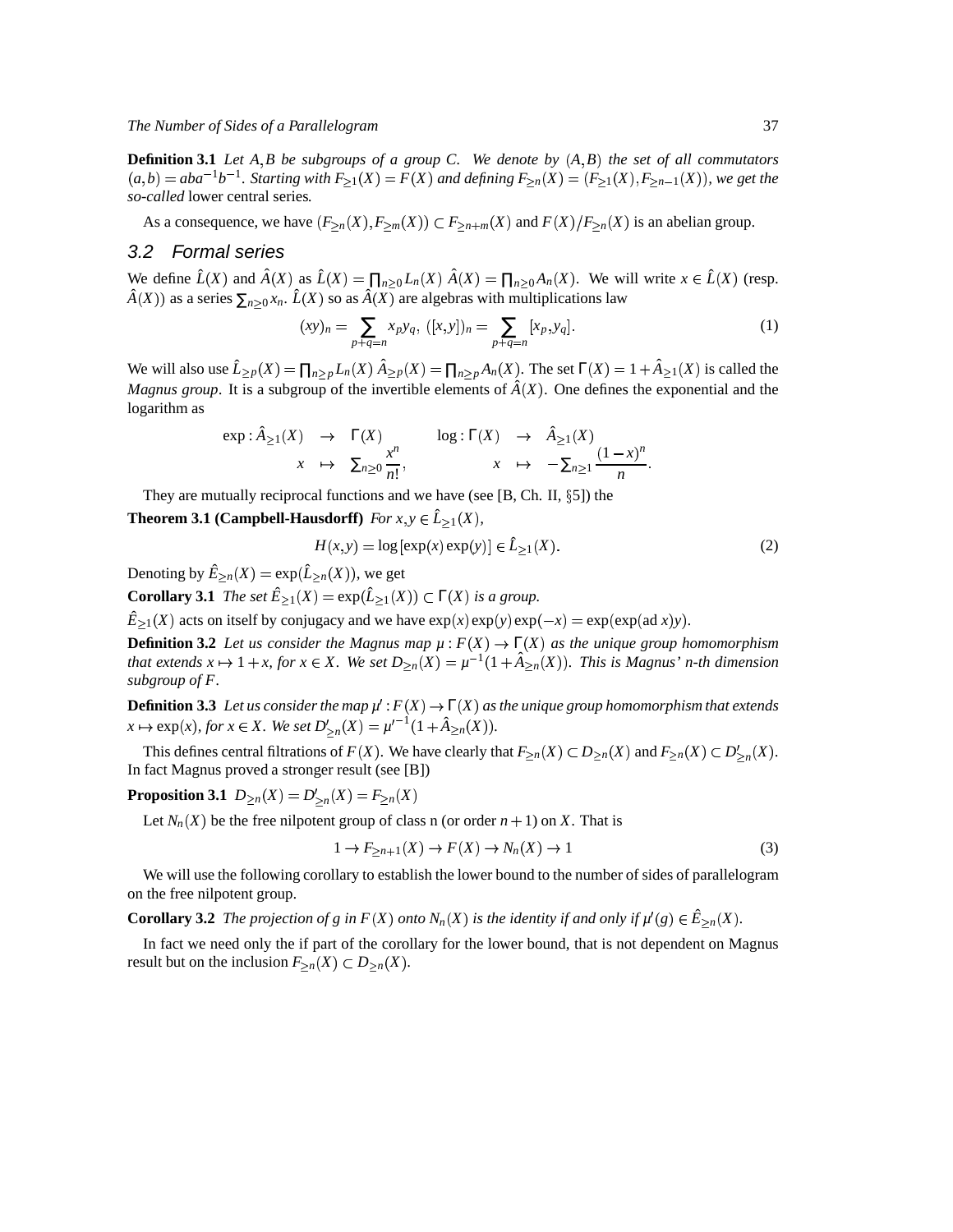### 4 *m*th-order parallelograms

**Definition 4.1** The order of g in  $F(X)$  is the biggest integer k such that  $g \in F_{\geq k}(X)$ . An element of order *k will be called k*th-order polygon*.*

Using proposition (3.1), a *m*th-order polygon *g* satisfies

$$
g = x^{a_1} y^{b_1} \cdots x^{a_n} y^{b_n} \in F_{\geq m}(X), \tag{4}
$$

$$
\mu'(g) = \exp(a_1 x) \exp(b_1 y) \cdots \exp(a_n x) \exp(b_n y) \in 1 + \hat{A}_{\geq m}(X), \tag{5}
$$

$$
\mu(g) = (1+x)^{a_1}(1+y)^{b_1}\cdots(1+x)^{a_n}(1+y)^{b_n} \in 1+\hat{A}_{\geq m}(X). \tag{6}
$$

Here none of  $a_i$ 's nor  $b_i$ 's is 0.

**Definition 4.2** The length  $l : F(X) \to \mathbb{N}$  is the unique homomorphism that extends  $x \mapsto 1, x^{-1} \mapsto 1$ , for x in X. If  $g = x_1^{i_1} \cdots x_p^{i_p} \in F(X)$ , we sill say that it is a p-sided polygon. For example  $xyx^{-1}y^{-1}$  is a 4-sided second-order parallelogram of length 4. In formula (4), we have  $l(g) = \sum_{i=1}^{n} (|a_i| + |b_i|)$ .

We thus deduce that for any  $g_1, g_2$  in  $F(X)$ , we have  $l(g_1g_2) \le l(g_1) + l(g_2)$ . The inequality is strict only if terms of *g*<sup>1</sup> cancel terms of *g*2.

**Definition 4.3** For  $m \in \mathbb{N}$ , we define  $l_m$  as the lowest length of mth-order polygons. A mth-order parallelogram *will be a mth-order polygon of minimal length.*

Before discussing the lower and upper bounds for the length and the number of factors of *m*th-order parallelograms, let us show some transformations that preserve polygons.

**Proposition 4.1** *Let* αβ *be a mth-order polygon then so is* βα*.*

**Corollary 4.1** If  $g$  is  $a(2p+1)$ -sided *mth-order polygon then there exists*  $a 2p$ -sided *mth-order polygon.* 

*Proof.* — The proposition comes from the fact that  $F/F_{\geq m}(X)$  is abelian. Let us suppose that  $g = x^{a_1}y^{b_1} \cdots y^{b_p}x^{a_{p+1}}$  is a *m*th-order polygon. Then

$$
x^{(a_1+a_{p+1})}y^{b_1}\cdots y^{b_p} \tag{7}
$$

has smaller length as  $|a_1 + a_{p+1}| \le |a_1| + |a_{p+1}|$  and is also a *m*th-order polygon.

We can now suppose that for any integer *m*, an *m*th-order parallelogram has an even number of factors. We will now discuss lower and upper bound of *lm*.

### 4.1 Lower bound

**Proposition 4.2** *For any*  $m \in \mathbb{N}$  *we have*  $m \leq l_m$ *.* 

Proof. — Let us consider the following equality

$$
\exp(a_1x)\exp(b_1y)\cdots\exp(a_nx)\exp(b_ny)=\exp(z).
$$
\n(8)

where  $z \in \hat{L}_{\geq m}(X)$  and none of the  $a'_i s$  nor  $b_i$ 's is 0. Considering the word  $w = (xy)^n$ , we have

$$
(\exp(z), w) = \prod_{i=1}^{n} a_i b_i \neq 0
$$

and so  $m \le 2n \le l_m$ . In fact the number of sides itself is bigger than *m*.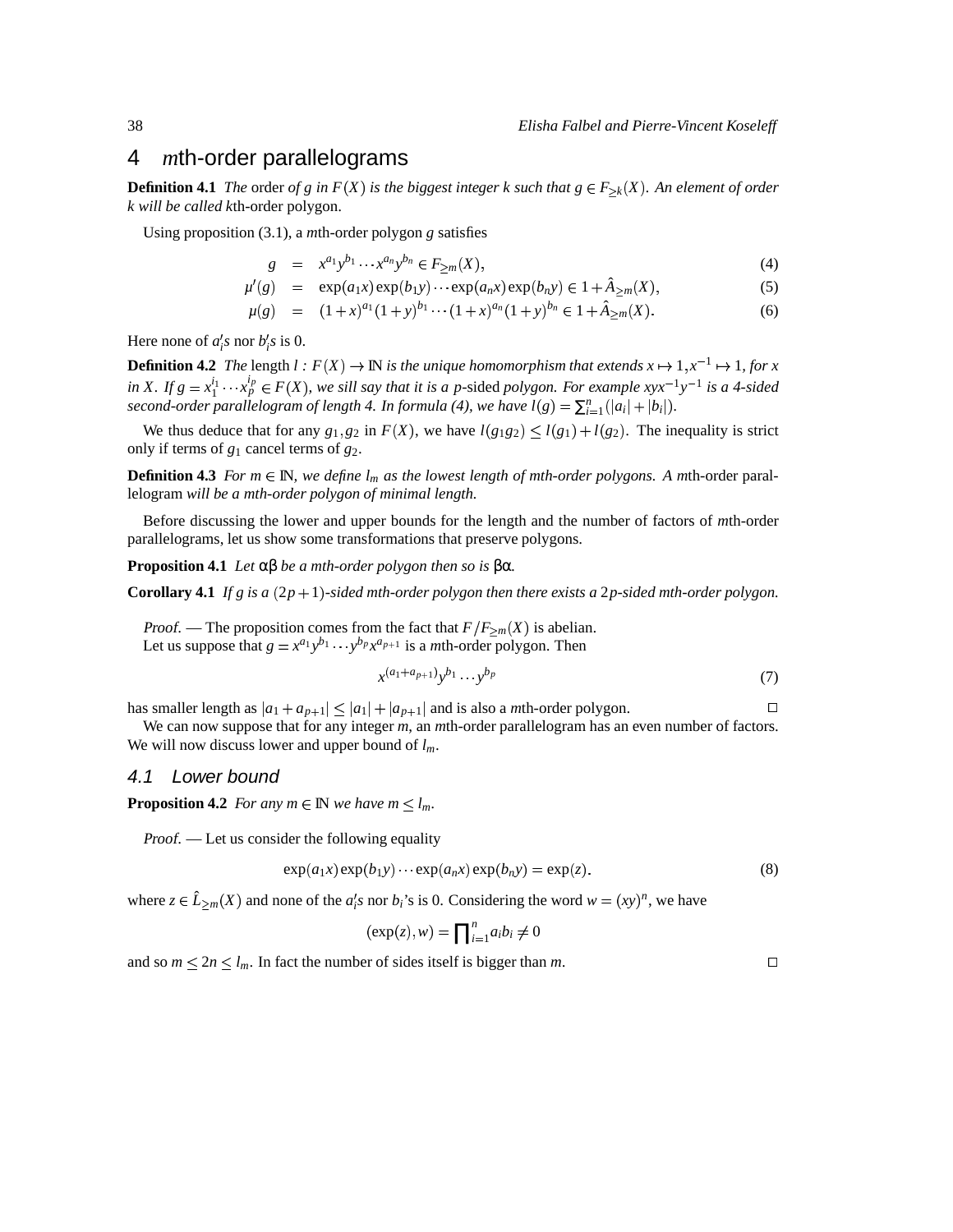### 4.2 Upper bound

First of all, let us show some small-order parallelograms.

If  $m = 1$   $g_1 = x$  or  $g_1 = y$  is convenient. If  $m = 2$ , we find  $g_2 = xyx^{-1}y^{-1}$  thus  $l_2 \le 4$ . In fact  $l_2 = 4$ which is a consequence of the following

**Lemma 4.1** *For any*  $m \geq 2$ ,  $l_m$  *is even.* 

Proof. — This is a consequence of

$$
\mu(g) = (1+x)^{a_1}(1+y)^{b_1}\cdots(1+x)^{a_1}(1+y)^{b_1} = 1 + (a_1+\cdots+a_n)x + (b_1+\cdots+b_n)y \ (\hat{A}_{\geq 2}(X)).
$$

So if  $\mu(g)$  belongs to  $\hat{A}_{\geq m}(X)$  we have  $\sum_{i=1}^{n} a_i = \sum_{i=1}^{n} b_i = 0$  thus  $\sum |a_i|$  and  $\sum |b_i|$  are even.

We have seen  $g_2$  as the commutator of two first-order polygons. We will now build a sequence  $g_m$  of *m*th-order polygons, each  $g_m$  being constructed as commutator of  $g_p$  and  $g_{m-p}$  for some p. We first use the following lemma

**Lemma 4.2** Let  $g_p$  and  $g_q$  be two polygons of order p and q respectively, then  $(g_p, g_q)$  has order at least  $p + q$  *and has length at most*  $2(l(g_p) + l(g_q))$ *.* 

Remark. — This is also a consequence of the fact that  $(F_{\geq n}(X))_n$  is a central filtration but we will show it by using the Hausdorff series.

Proof. — Let us write

$$
P_p = \mu'(g_p) = \exp(x) = \exp(\sum_{k \ge p} x_k), P_q = \mu'(g_q) = \exp(y) = \exp(\sum_{k \ge q} y_k).
$$
\n(9)

then we have

$$
P_p P_q P_p^{-1} P_q^{-1} = \exp(\exp(\text{ad } x) y) \exp(-y) = \exp(H(\exp(\text{ad } x) y, -y)).
$$
\n(10)

But

$$
H(\exp(\text{ad }x)y, -y) = H_1(\exp(\text{ad }x)y, -y) + \sum_{k \ge 2} H_k(\exp(\text{ad }x)y, -y) \tag{11}
$$

= 
$$
\exp(\text{ad } x)y - y + \sum_{k \ge 2} H_k(\exp(\text{ad } x)y, -y)
$$
 (12)

$$
= [x, y] + \sum_{k \ge 2} \frac{1}{k!} (\text{ad } x)^k y + \sum_{k \ge 2} H_k(\exp(\text{ad } x) y, -y).
$$
 (13)

But  $(\text{ad } x)^k y \in \hat{L}_{\geq k p+q}(X) \in \hat{L}_{\geq 2p+q}(X)$  and  $H_k(\exp(\text{ad } x)y, -y) = H_k(\exp(\text{ad } x)y - y, -y) \in \hat{L}_{\geq p+2q}(X)$ . In conclusion, if  $[x_p, y_q] \neq 0$ , then  $g_{p+q} = (g_p, g_q)$  is a  $p+q$ -th order polygon and has length  $2(l(g_p) + l(g_q))$ . In order to be sure to obtain a  $(p+q)$ -th order polygon let us show that

**Lemma** 4.3 *Let* α ∈  $F_{\geq p}(X)$  *and* β ∈  $F_{\geq q}(X)$  *such that* 

$$
\mu'(\alpha) = \exp(x) = \exp(\sum_{k \ge p} x_k), \mu'(\beta) = \exp(y) = \exp(\sum_{k \ge q} y_k).
$$
 (14)

*If*  $x_p$  and  $y_q$  are not proportional, then  $(\alpha, \beta)$  has order exactly  $p + q$ .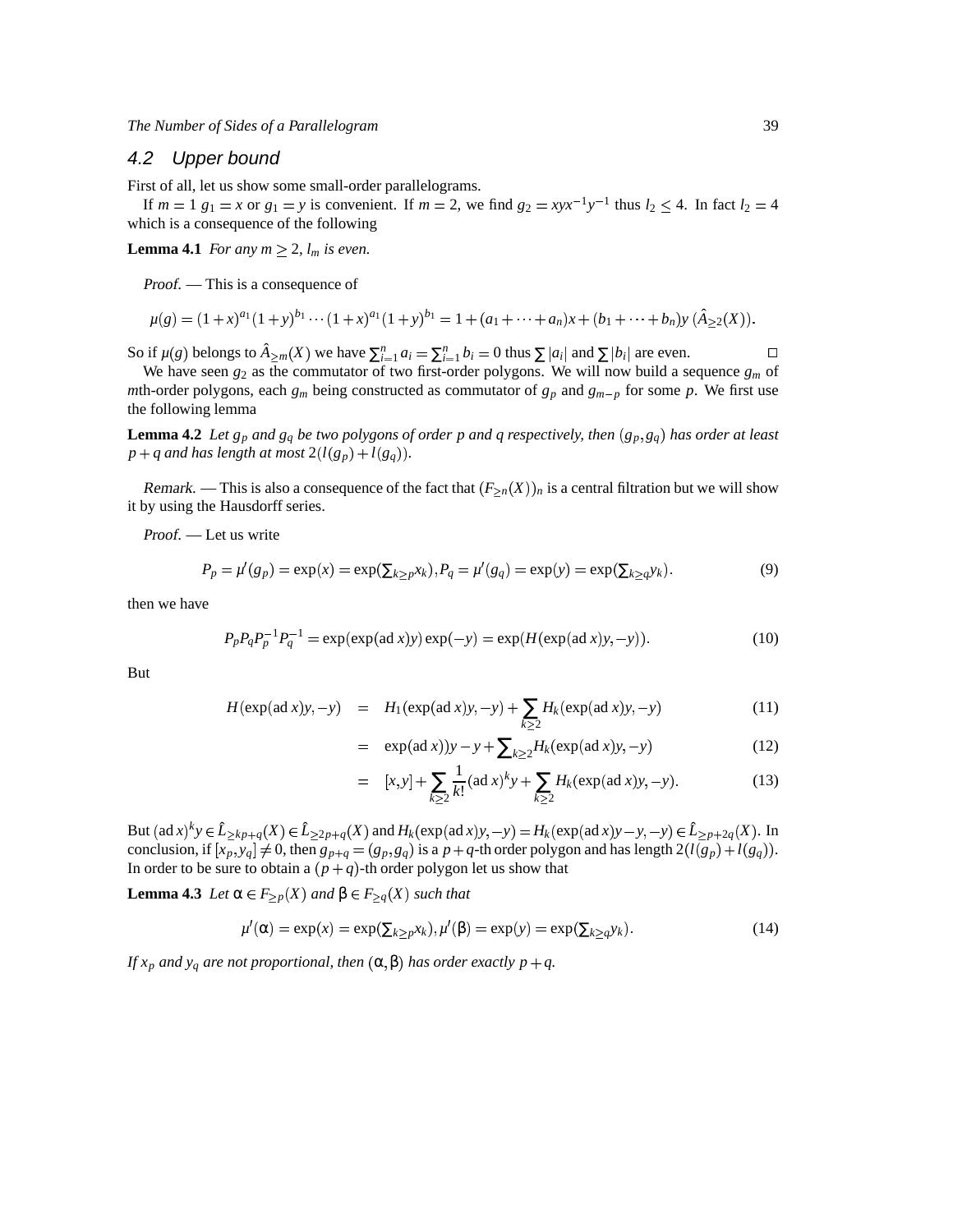Proof. — This is a consequence of the following lemma.

**Lemma 4.4** Let  $x_p \in L_p(X)$  and  $y \in L_q(X)$ . If  $x_p$  and  $y_q$  are not proportional then  $[x_p, y_q] \neq 0$ .

Proof. — Let us write

$$
x_p = \sum_{w \in X_p^*} (x_p, w) = \sum_{i=1}^n \lambda_i w_i, y_q = \sum_{w \in X_q^*} (y_q, w) = \sum_{i=1}^{n'} \lambda_i' w_i'. \tag{15}
$$

Here we have  $w_i < w_j$  if  $i < j$ . As  $[x_p, y_q] = [x_p, y_q - \lambda x_p]$  for some  $\lambda$ , one can suppose that  $w_1 < w'_1$ . In fact  $w_1$  and  $w'_1$  are so-called Lyndon words (see [R]), that is to say satisfy  $w_1w'_1 < w'_1w_1$ . In

$$
\begin{array}{rcl}\n[x_{p}, y_{q}] & = & \lambda_{1} \lambda_{1}^{\prime} (w_{1} w_{1}^{\prime} - w_{1}^{\prime} w_{1}) \\
& & + \lambda_{1} \sum_{j} \lambda_{j}^{\prime} (w_{1} w_{j}^{\prime} - w_{j}^{\prime} w_{j}) + \lambda_{1}^{\prime} \sum_{i} \lambda_{i} (w_{i} w_{1}^{\prime} - w_{1}^{\prime} w_{i}) + \sum_{i, j > 1} \lambda_{i} \lambda_{j}^{\prime} (w_{i} w_{j}^{\prime} - w_{j}^{\prime} w_{i})\n\end{array} \tag{16}
$$

As  $w_1 < w'_1 < w'_j$  we deduce that  $w_1w'_1 < w_iw'_j < w_iw'_j$  for each  $i, j > 1$ . We have also  $w_1w'_1 < w'_1w_1 <$  $w'_1w_i \leq w'_jw_i$  so  $w_1w'_1$  is the smallest word in formula (16). This proves that  $([x_p, y_q], w_1w'_1) \neq 0$  and so  $[x_p, y_q] \neq 0.$  $y_q \neq 0.$ 

Remark. — Lemma 4.4 shows that for any not null Lie polynomial *P* the kernel of ad *P* is spanned by *P*.

We will show that

**Proposition 4.3** There exists a sequence of mth-order polygons  $g_m$  with even length  $l_m \leq m^2$ .

*Proof.* — We will prove by induction on *m* the following  $P(m)$ : "there exists a sequence  $g_m$  or order exactly *m* with even length  $l_m \leq m^2$ ."

If  $m = 1$ , then  $g_1 = x$  or  $g_1 = y$  is convenient. If  $m = 2$  then  $g_2 = (x, y) = xyx^{-1}y^{-1}$  is convenient and has length 4. If  $m = 3$  then  $g_3 = (g_1, g_2) = x^2 y x^{-1} y^{-1} x^{-1} y x y^{-1} \cdot x^{-1}$  is a third-order polygon so as  $xyx^{-1}y^{-1}x^{-1}yxy^{-1}$  that has length 8.

Suppose now  $P(m)$ .

If  $m + 1 = 2p + 1$  is odd, let us consider  $g = (g_p, g_{p+1})$ . *p* and  $p + 1$  have not same parity so

$$
l(g) \le 2(l_p + l_{p+1}) \le 2(p^2 + (p+1)^2 - 1) = (2p+1)^2 - 1.
$$

We thus deduce that *g* is a  $(2p + 1)$ th-order polygon and so  $l_{2p+1} \leq (2p + 1)^2 - 1$ .

If  $m + 1 = 4p$ , let us consider  $g = (g_{2p-1}, g_{2p+1})$ .

$$
l(g) \le 2(l_{2p-1} + l_{2p+1}) \le 2((2p+1)^2 + (2p-1)^2 - 2) = (4p)^2
$$

If  $m + 1 = 4p + 2$ , let us consider  $g = (g_{2p+1}, \varphi(g_{2p+1}))$ . Here  $\varphi$  is the involution  $x \mapsto y, y \mapsto x$ . If  $\mu'(g_{2p+1}) = \exp(\sum_{k \le 2p+1} x_k)$ , we will have

$$
\mu'(g) = \exp([x_{2p+1}, \varphi(x_{2p+1})] + \sum_{k \ge 2p+2} y_k). \tag{17}
$$

The degree of  $x_{2p+1}$  in *x* is not the degree in *y* so  $x_{2p+1}$  as  $2p+1$  is odd and  $\varphi(x_{2p+1})$  have not same multi-degree thus are not proportional. It follows that  $g \in F_{\geq m+1}(X)$ . We have

$$
l(g) \le 4l_{2p+1} \le (4p+2)^2 - 4 \le (4p+2)^2. \tag{18}
$$

We thus deduce that  $l_{m+1} \leq (m+1)^2$ . Proposition 4.3 is then proved.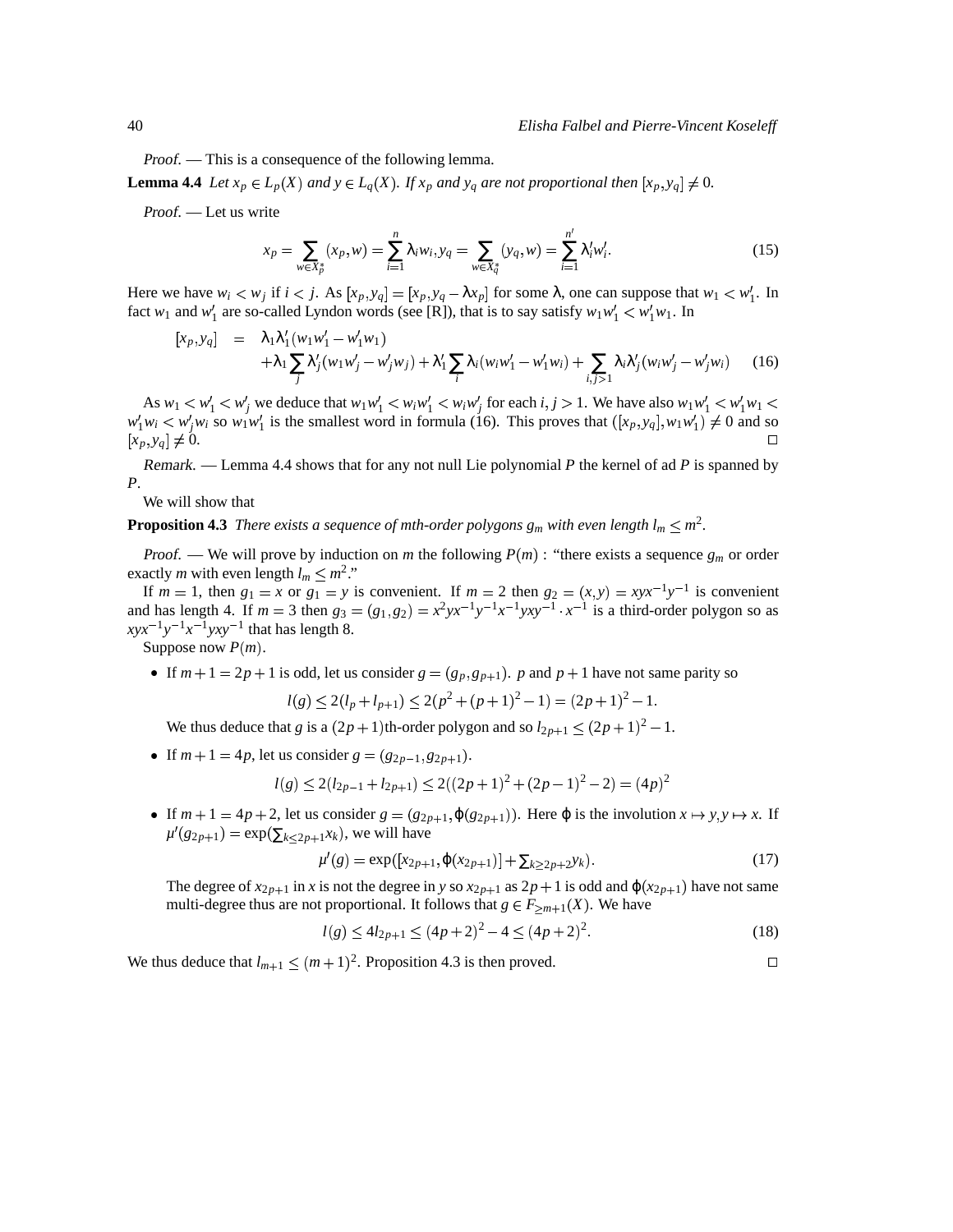### 4.3 Rational series

In fact there is a strong connection with the rank of rational series. The set  $\hat{A}(X)$  is usually denoted by  $Q \ll \ll X \gg$  and is called the set of formal series.

Consider the following operation of  $X^*$  on  $\hat{A}(X)$ ; for  $u \in X^*$ , let

$$
u^{-1}S = \sum_{w \in X^*} (S, uw)w
$$
 (19)

We extend it by linearity to obtain  $\hat{A}(X)$  as a right module over  $A(X)$ .

A combinatorial interpretation of that operation in the case where  $S = v$  is a single word says that  $u^{-1}v$ vanishes, unless *v* starts with *u*, that is,  $v = uv'$ , and in that case  $u^{-1}v = v'$ .

**Definition 4.4** *A formal series is rational if it is an element of the closure of*  $A(X)$ 

A fundamental theorem due to M.-P. Schützenberger assures that the orbits of the action of  $A(X)$  are finite dimensional over  $\Phi$  on rational series. We may then state the following

**Definition 4.5** The rank of a rational series S is the dimension of the space  $S \circ A(X)$ .

We state now corollary 3.6 of [BR].

**Proposition 4.4** *If*  $S \in 1 + \hat{A}_{>m}(X)$  *is a rational series, then* rank  $S > m$ 

To obtain a lower bound on the length of a polygon we will compute the rank of the rational series  $\mu(g) = (1+x)^{a_1}(1+y)^{b_1}\cdots(1+x)^{a_n}(1+y)^{b_n}.$ 

**Proposition 4.5** rank  $[(1+x)^{a_1}(1+y)^{b_1}\cdots(1+x)^{a_n}(1+y)^{b_n}] \leq \sum_i |a_i| + |b_i|$ .

Proof. — We first observe that the following properties are easily established [BR]

$$
x^{-1}(ST) = (x^{-1}S)T + (S,1)(x^{-1}T)
$$
\n(20)

$$
x^{-1}(S^*) = x^{-1}S^* \quad \text{where} \quad S^* = (1 - S)^{-1} \tag{21}
$$

Observe that  $x^{-1}(1+x) = 1, x^{-1}(1+y) = 0, y^{-1}(1+x) = 0, y^{-1}(1+y) = 1.$ An easy computation then gives that rank  $[(1 + x)^a] = |a|$ , and this implies that

$$
rank[(1+x)^a(1+y)^b] = |a| + |b|.
$$

From equation 20 we deduce that rank  $(ST) \leq rank(S) + rank(T)$  and that implies that the rank of a product  $(1+x)^{a_1}(1+y)^{b_1} \cdots (1+x)^{a_n}(1+y)^{b_n}$  can be at most  $\sum_{i=1}^n |a_i| + |b_i|$ . □

# **References**

- [BeR] A. BELLAÏCHE, J.-J. RISLER (EDITORS), Sub-Riemannian Geometry. Progress in Mathematics 144. Birkhäuser 1996.
- [BR] J. BERSTEL, C. REUTENAUER, Rational series and their languages EATCS Monographs on Theoretical Computer Science. Springer (1988).